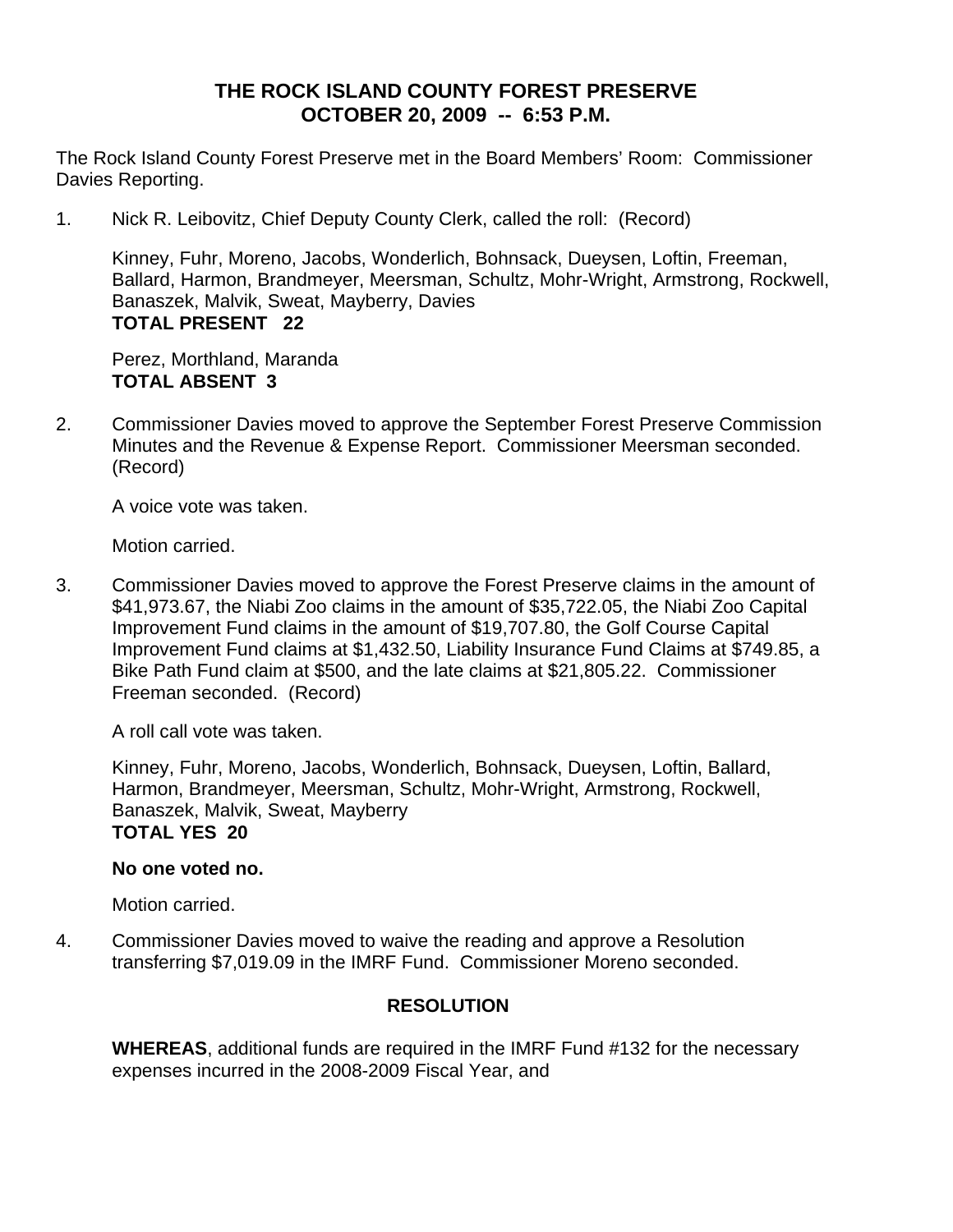**WHEREAS,** funds are available from unappropriated funds within the IMRF Fund #132, and

**NOW, THEREFORE, BE IT RESOLVED** by the Forest Preserve Commission of Rock Island County, Rock Island, Illinois, as follows:

SECTION 1. An emergency exists as outlined above.

SECTION 2. An amount of **\$7,019.09** be transferred from unappropriated funds in IMRF Fund #132 to the following:

| <b>AMOUNT</b> | APPROPRIATION | <b>DESCRIPTION</b>       |
|---------------|---------------|--------------------------|
| \$7,019.09    | 132-32-413.20 | <b>Personal Benefits</b> |

SECTION 3. This Resolution to become effective immediately.

**ADOPTED** by the Rock Island County Forest Preserve Commission, Rock Island County, Illinois, this 20<sup>th</sup> day of October, 2009.

A roll call vote was taken.

Kinney, Fuhr, Moreno, Jacobs, Wonderlich, Bohnsack, Dueysen, Loftin, Freeman, Ballard, Harmon, Brandmeyer, Meersman, Schultz, Mohr-Wright, Armstrong, Rockwell, Banaszek, Malvik, Mayberry **TOTAL YES 20** 

### **No one voted no.**

Motion carried.

5. Commissioner Davies moved to approve the three percent (3%) salary increase for union employees retroactive to December 1, 2008. Commissioner Dueysen seconded.

A roll call vote was taken.

Kinney, Fuhr, Moreno, Jacobs, Wonderlich, Bohnsack, Dueysen, Loftin, Freeman, Ballard, Harmon, Brandmeyer, Meersman, Schultz, Mohr-Wright, Armstrong, Rockwell, Banaszek, Malvik, Sweat, Mayberry **TOTAL YES 21** 

### **No One Voted No.**

Motion carried.

6. Commissioner Davies moved to approve the low bid in the amount of \$7,200 for demolition of the small shelter building at Indian Bluff. Commissioner Ballard seconded.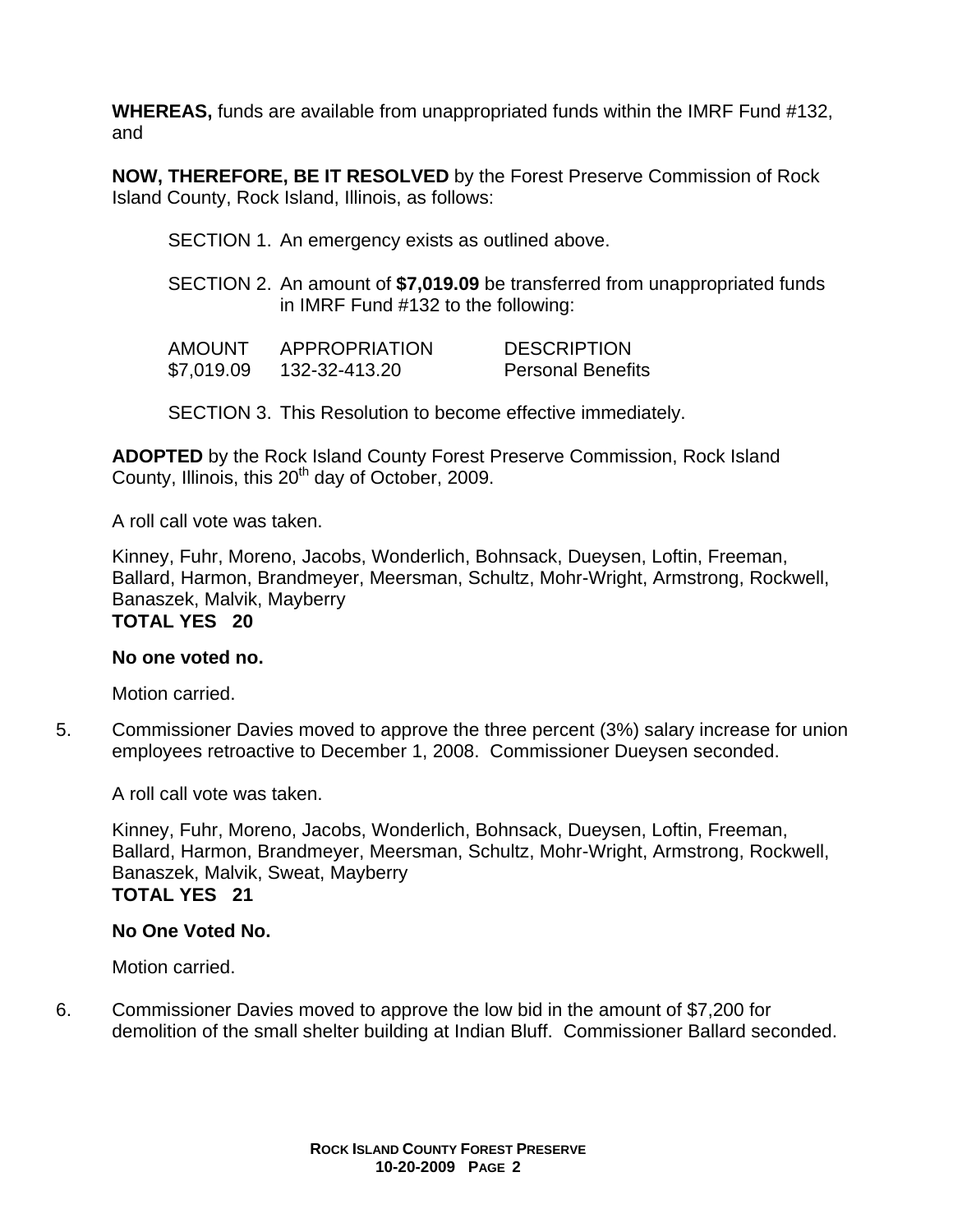A roll call vote was taken.

Kinney, Fuhr, Moreno, Jacobs, Wonderlich, Bohnsack, Dueysen, Freeman, Ballard, Harmon, Brandmeyer, Meersman, Schultz, Mohr-Wright, Armstrong, Rockwell, Banaszek, Malvik, Sweat, Mayberry **TOTAL YES 20** 

### **No One Voted No.**

Motion carried.

7. Commissioner Davies moved to approve a proposed price from General Constructors for phase 2 & 3 for the slope embankment stabilization on hole #7 in the amount of \$121,672. Commissioner Brandmeyer seconded.

A roll call vote was taken.

Kinney, Fuhr, Moreno, Jacobs, Wonderlich, Bohnsack, Dueysen, Loftin, Freeman, Ballard, Harmon, Brandmeyer, Meersman, Schultz, Mohr-Wright, Armstrong, Rockwell, Banaszek, Malvik, Mayberry TOTAL YES 20

No One Voted No.

Motion carried.

8. Commissioner Davies moved to approve the Levy Assessment Ordinances for Fiscal Year 2010-2011. Commissioner Meersman seconded.

Commissioner Davies moved to waive the reading and approve the FY 2010-2011 Annual Budget and Appropriations for the Forest Preserve Fund for the Niabi Zoo Fund, the Retirement Fund, the FISSA Fund, and the Liability Insurance Fund. Commissioner Fuhr seconded.

AN ORDINANCE PROVIDING FOR THE LEVY ASSESSMENT AND COLLECTION OF TAXES FOR THE FOREST PRESERVE DISTRICT OF ROCK ISLAND COUNTY, ILLINOIS, FOR THE FISCAL YEAR BEGINNING THE FIRST DAY OF JULY 2010 AND ENDING THE THIRTIETH DAY OF JUNE 2011.

BE IT ORDAINED by the Board of Commissioners of the Rock Island County Forest Preserve District of Rock Island County, Illinois, as follows:

SECTION ONE: That there be levied, assessed and collected upon the real property within the corporate limits of the Forest Preserve District of Rock Island County, Illinois, for and during the fiscal year beginning the first day of July 2010 and ending the thirtieth day of June 2011 the sum of **ONE MILLION ONE HUNDRED THIRTY THOUSAND DOLLARS AND NO CENTS**, being the total of the appropriated sum heretofore made which is to be raised by taxation for the above stated fiscal year. The specific amounts as levied for the various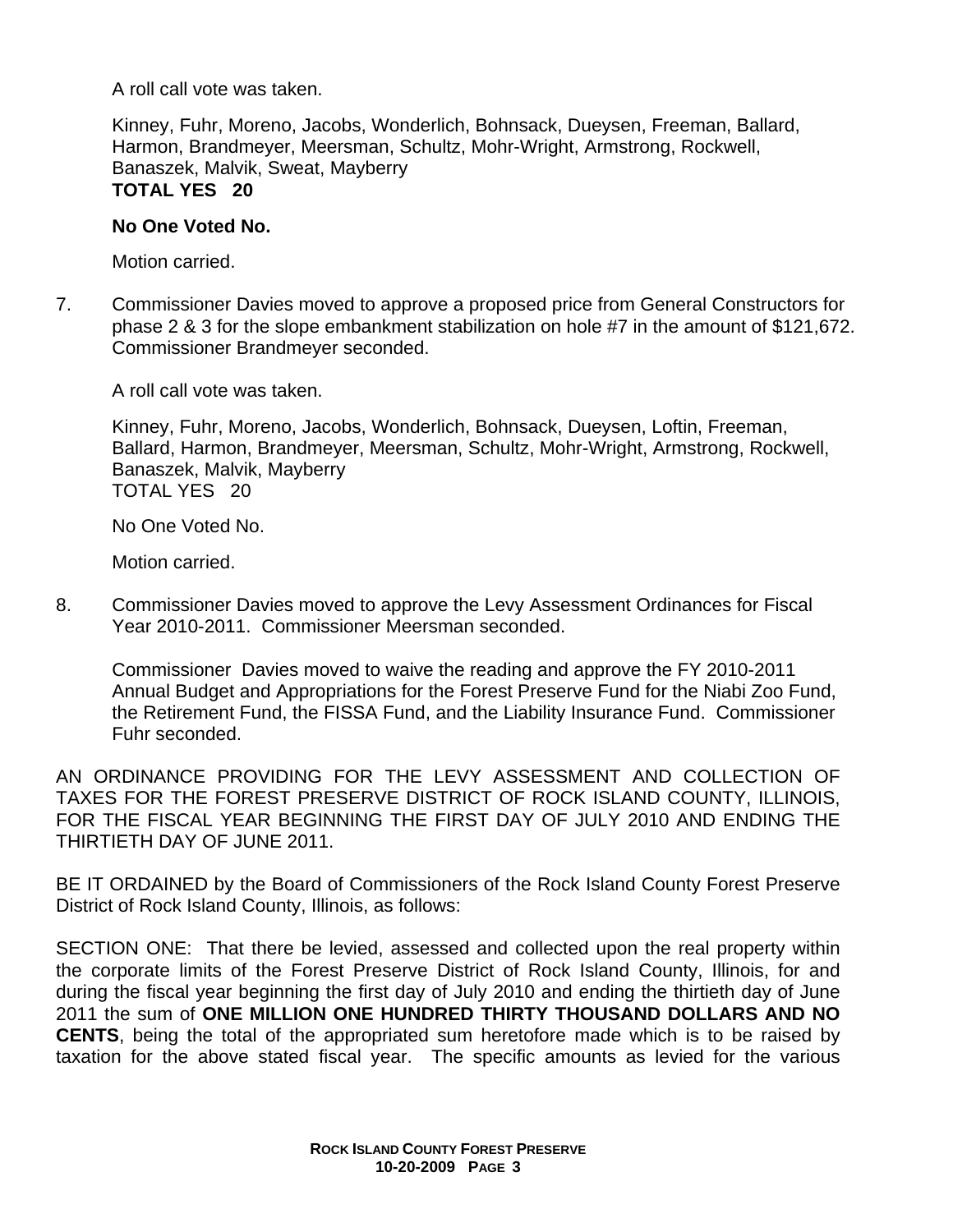purposes are being placed in the separate column designated "Amount To Be Raised By Taxation" which item appears in the right hand column of this Ordinance. The said tax so levied is for the above stated fiscal year of said Forest Preserve District of Rock Island County, Illinois, for the **FOREST PRESERVE FUND** and for the said appropriated sum to be raised from taxation. Whereas, the total of which has been ascertained as aforesaid and being as follows:

### SCHEDULE "A"

| Classification<br><b>Objects &amp; Purposes</b>  | <b>Estimated</b><br><b>Expenditures</b> | <b>Amount From</b><br><b>Other Sources</b> | <b>Amount Raised</b><br>From Taxation |
|--------------------------------------------------|-----------------------------------------|--------------------------------------------|---------------------------------------|
| Salaries & Wages                                 | \$82,300                                | $$ -0-$                                    | \$829,300                             |
| <b>Personal Benefits</b>                         | 188,000                                 | $-0-$                                      | 188,000                               |
| <b>Uniforms</b>                                  | 2,700                                   | $-0-$                                      | 2,700                                 |
| <b>Professional Development</b>                  | 2,950                                   | $-0-$                                      | 2,950                                 |
| <b>Office Supplies</b>                           | 575                                     | $-0-$                                      | 575                                   |
| <b>Operating Supplies</b>                        | 109,600                                 | 93,125                                     | 16,475                                |
| Repair & Maintenance Supply                      | 39,000                                  | 39,000                                     | -0-                                   |
| <b>Small Tools &amp; Equipment</b>               | 3,300                                   | 3,300                                      | $-0-$                                 |
| <b>Food Purchases</b>                            | 56,575                                  | 56,575                                     | $-0-$                                 |
| <b>Books &amp; Periodicals</b>                   | 25                                      | 25                                         | $-0-$                                 |
| <b>Professional Services</b>                     | 17,200                                  | 17,200                                     | $-0-$                                 |
| Communications                                   | 11,900                                  | 11,900                                     | $-0-$                                 |
| Transportation                                   | 1,150                                   | 1,150                                      | $-0-$                                 |
| Publishing                                       | 3,900                                   | 3,900                                      | $-0-$                                 |
| <b>Printing &amp; Duplicating</b>                | 2,350                                   | 2,350                                      | $-0-$                                 |
| Insurance                                        | 3,750                                   | 3,750                                      | $-0-$                                 |
| <b>Public Utilities</b>                          | 49,000                                  | 49,000                                     | $-0-$                                 |
| Repairs & Maintenance                            | 21,400                                  | 21,400                                     | $-0-$                                 |
| Rentals                                          | 8,200                                   | 8,200                                      | $-0-$                                 |
| <b>Miscellaneous</b>                             | 27,000                                  | 27,000                                     | $-0-$                                 |
| <b>Outside Contractual</b>                       | 20,400                                  | 20,400                                     | $-0-$                                 |
| Improvements/Not Buildings                       | 292,330                                 | 292,330                                    | $-0-$                                 |
| Machinery & Equipment                            | 74,500                                  | 74,500                                     | $-0-$                                 |
| Principal on Bond Issue                          | 61,895                                  | 61,895                                     | $-0-$                                 |
| Interest on Bond Issue                           | 100,000                                 | 100,000                                    | $-0-$                                 |
| <b>Credit Card Service Fee</b>                   | 5,000                                   | 5,000                                      | $-0-$                                 |
| <b>Transfer To Other Funds</b>                   | 90,000                                  | $-0-$                                      | 90,000                                |
| <b>Transfer To Other Agency</b>                  | 95,000                                  | 95,000                                     | -0-                                   |
| <b>TOTAL</b>                                     | \$2,117,000                             | \$987,000                                  | \$1,130,000                           |
| Estimated Unencumbered Cash Balance July 1, 2010 |                                         |                                            | \$1,485,568                           |

Estimated Cash Income: TAXATION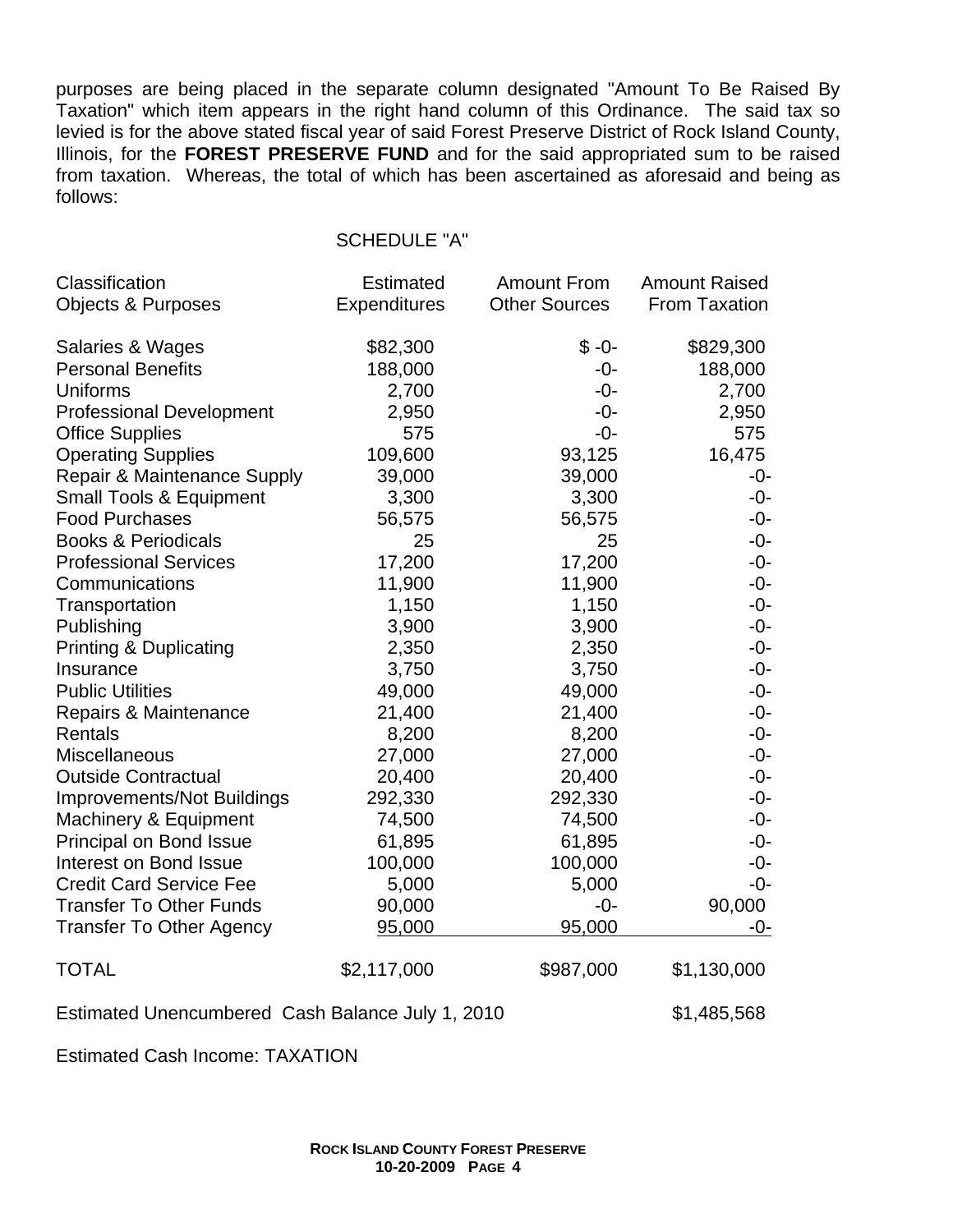| <b>Real Property Tax Levy</b><br><b>OTHER INCOME</b> | \$1,130,000<br>\$987,000 |                            |
|------------------------------------------------------|--------------------------|----------------------------|
| <b>TOTAL</b>                                         | \$2,117,000              | \$2,117,000<br>\$3,602,568 |
| Estimated Expenditures Contemplated Per Schedule "A" |                          | \$2,117,000                |
| Estimated Cash On Hand as of June 30, 2011           |                          | \$1,485,568                |

2009 Taxes Hereby Levied \$1,130,000

SECTION TWO: That forthwith upon passage and approval of this Ordinance, a copy thereof, properly certified by the Secretary as to its passage, approval and recordation, shall be by said Secretary filed in the office of the County Clerk of the County of Rock Island, Illinois.

SECTION THREE: This Ordinance shall be in full force and effect ten days after passage.

AN ORDINANCE PROVIDING FOR THE LEVY ASSESSMENT AND COLLECTION OF TAXES FOR THE FOREST PRESERVE DISTRICT OF ROCK ISLAND COUNTY, ILLINOIS, FOR THE FISCAL YEAR BEGINNING THE FIRST DAY OF JULY 2010 AND ENDING THE THIRTIETH DAY OF JUNE 2011.

BE IT ORDAINED by the Board of Commissioners of the Rock Island County Forest Preserve District of Rock Island County, Illinois, as follows:

SECTION ONE: That there be levied, assessed and collected upon the real property within the corporate limits of the Forest Preserve District of Rock Island County, Illinois, for and during the fiscal year beginning the first day of July 2010 and ending the thirtieth day of June 2011 the sum of **SIX HUNDRED EIGHTY-EIGHT THOUSAND DOLLARS AND NO CENTS**, being the total of the appropriated sum heretofore made which is to be raised by taxation for the above stated fiscal year. The specific amounts as levied for the various purposes are being placed in the separate column designated "Amount To Be Raised By Taxation" which item appears in the right hand column of this Ordinance. The said tax so levied is for the above stated fiscal year of said Forest Preserve District of Rock Island County, Illinois, for the **NIABI ZOOLOGICAL PRESERVE FUND** and for the said appropriated sum to be raised from taxation. Whereas, the total of which has been ascertained as aforesaid and being as follows:

| <b>Classification</b>         | Estimated           | Amt. From            | Amt Raised           |
|-------------------------------|---------------------|----------------------|----------------------|
| <b>Objects &amp; Purposes</b> | <b>Expenditures</b> | <b>Other Sources</b> | <b>From Taxation</b> |
| Salaries & Wages              | \$715,000           | \$27,000             | \$688,000            |
| <b>Personal Benefits</b>      | 191,500             | 190,850              | -0-                  |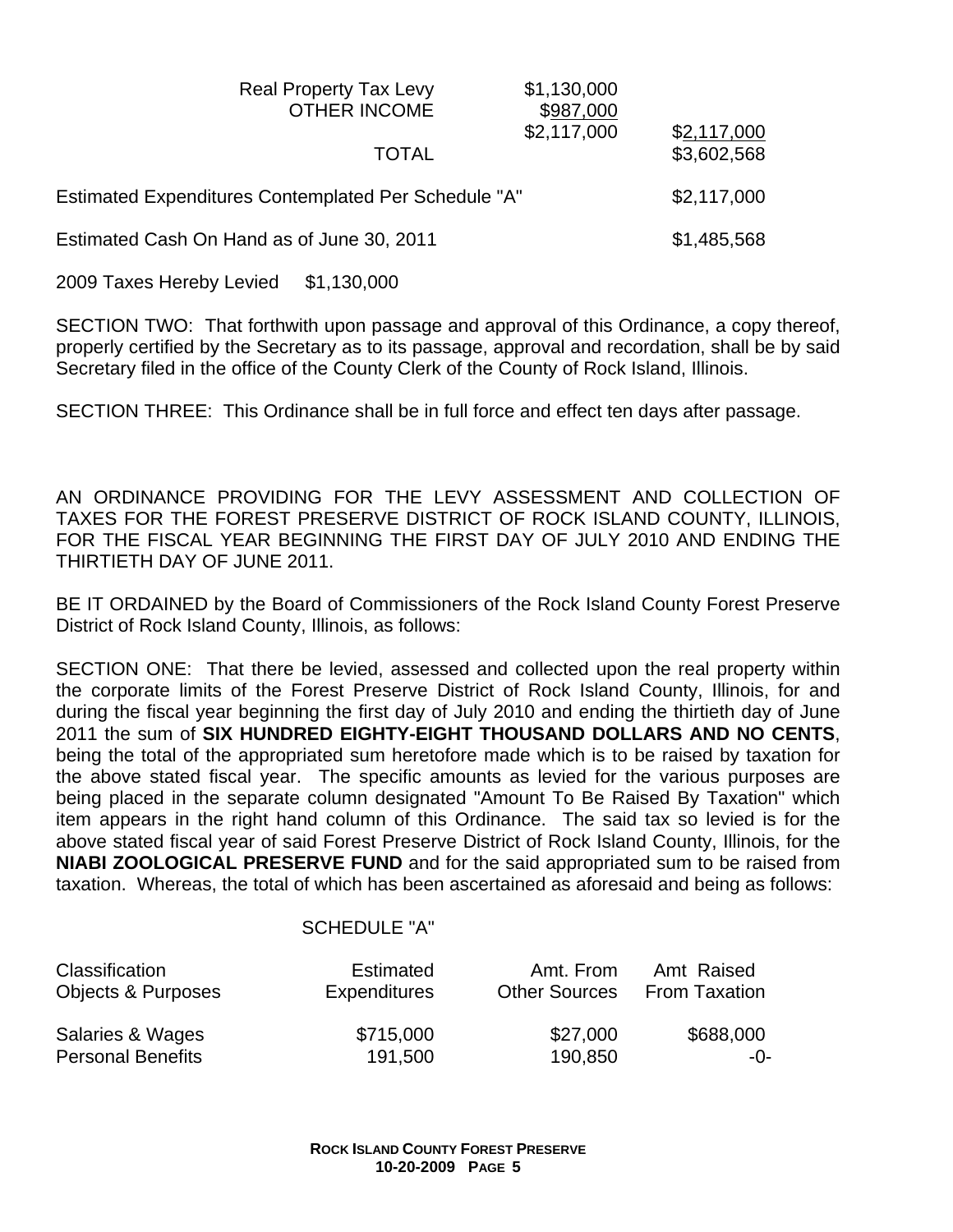| Uniforms & Clothing                                  | 3,600                         | 3,600       | $-0-$                              |
|------------------------------------------------------|-------------------------------|-------------|------------------------------------|
| <b>Professional Development</b>                      | 4,000                         | 4,000       | -0-                                |
| <b>Office Supplies</b>                               | 1,400                         | 1,400       | -0-                                |
| <b>Operating Supplies</b>                            | 135,000                       | 135,000     | $-0-$                              |
| Repair & Maintenance Supply                          | 41,000                        | 41,000      | -0-                                |
| <b>Small Tools &amp; Equipment</b>                   | 5,000                         | 5,000       | -0-                                |
| Food                                                 | 100                           | 100         | -0-                                |
| <b>Books &amp; Periodicals</b>                       | 250                           | 250         | -0-                                |
| Zoo Animals                                          | 1,000                         | 1,000       | -0-                                |
| <b>Professional Services</b>                         | 35,000                        | 35,000      | -0-                                |
| Communications                                       | 7,500                         | 7,500       | $-0-$                              |
| Transportation                                       | 2,500                         | 2,500       | $-0-$                              |
| Publishing                                           | 500                           | 500         | -0-                                |
| <b>Printing &amp; Duplicating</b>                    | 100                           | 100         | -0-                                |
| Insurance                                            | 10,700                        | 10,700      | -0-                                |
| <b>Public Utilities</b>                              | 83,000                        | 83,000      | -0-                                |
| Repairs & Maintenance                                | 28,000                        | 28,000      | -0-                                |
| Rentals                                              | 3,000                         | 3,000       | -0-                                |
| Miscellaneous                                        | 13,235                        | 13,235      | -0-                                |
| <b>Outside Contractual</b>                           | 7,655                         | 7,655       | -0-                                |
| Infrastructure & Improvement                         | 20,000                        | 20,000      | $-0-$                              |
| Principal on Bond                                    | 160,000                       | 160,000     | -0-                                |
| Interest on Bond                                     | 202,965                       | 202,965     | -0-                                |
| <b>Credit Card Service Fee</b>                       | 5,000                         | 5,000       | -0-                                |
| <b>Transfer To Other Agency</b>                      | 25,000                        | 25,000      | <u>-0-</u>                         |
| <b>TOTAL</b>                                         | \$1,701,355                   | \$1,013,355 | \$688,000                          |
|                                                      |                               |             |                                    |
| Estimated Unencumbered Cash Balance July 1, 2010     |                               |             | \$41,458                           |
| <b>Estimated Cash Income: TAXATION</b>               |                               |             |                                    |
|                                                      | <b>Real Property Tax Levy</b> | \$688,000   |                                    |
|                                                      | <b>OTHER INCOME</b>           | \$1,013,355 |                                    |
|                                                      | <b>TOTAL</b>                  | \$1,701,355 | \$ <u>1,701,355</u><br>\$1,742,813 |
| Estimated Expenditures Contemplated Per Schedule "A" |                               |             | \$1,701,355                        |
| Estimated Cash On Hand as of June 30, 2011           | \$41,458                      |             |                                    |

2009 Taxes Hereby Levied \$688,000

SECTION TWO: That forthwith upon passage and approval of this Ordinance, a copy thereof, properly certified by the Secretary as to its passage, approval and recordation, shall be by said Secretary filed in the office of the County Clerk of the County of Rock Island, Illinois.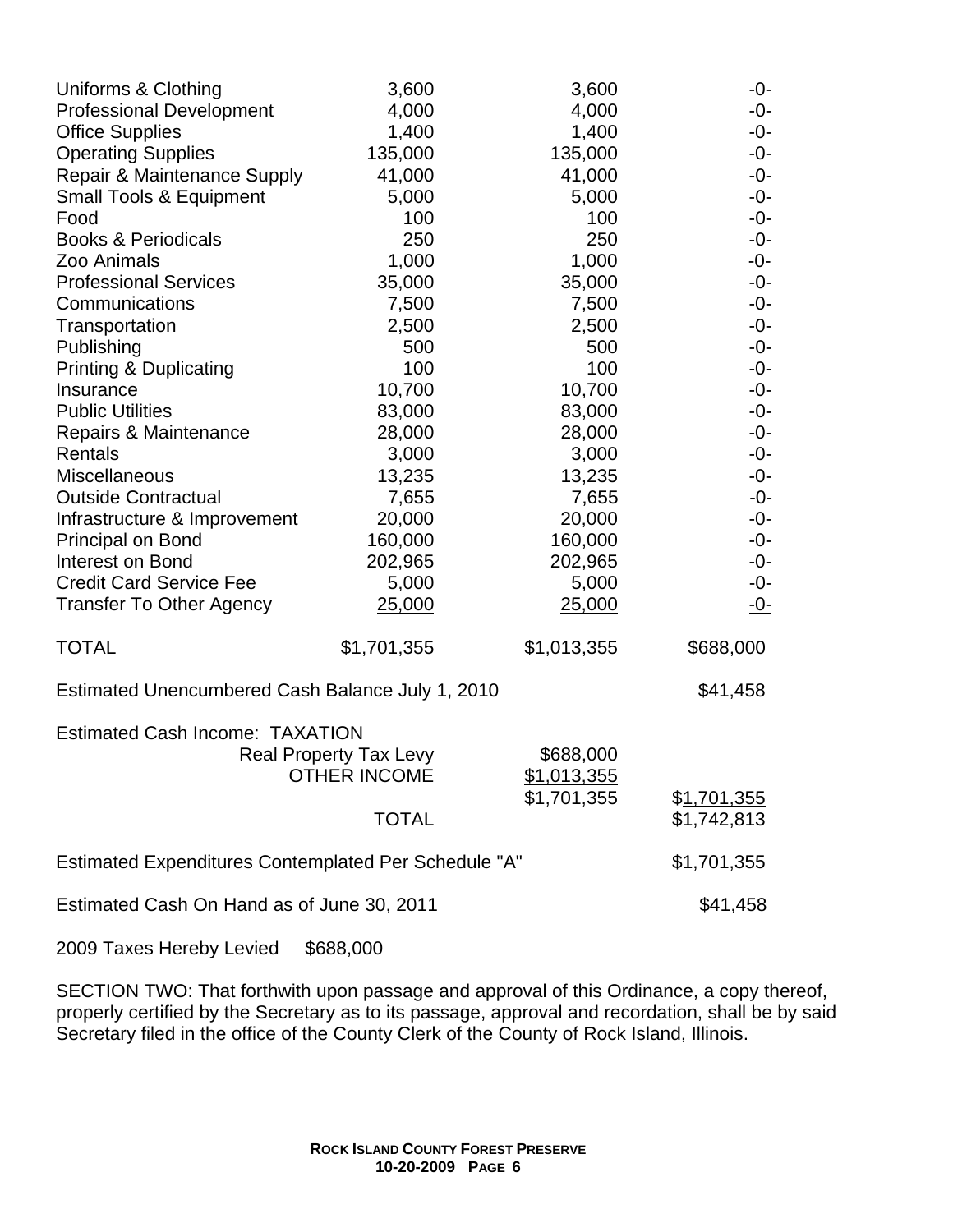SECTION THREE: This Ordinance shall be in full force and effect ten days after passage.

AN ORDINANCE PROVIDING FOR THE LEVY ASSESSMENT AND COLLECTION OF TAXES FOR THE FOREST PRESERVE DISTRICT OF ROCK ISLAND COUNTY, ILLINOIS, FOR THE FISCAL YEAR BEGINNING THE FIRST DAY OF JULY 2010 AND ENDING THE THIRTIETH DAY OF JUNE 2011.

BE IT ORDAINED by the Board of Commissioners of the Rock Island County Forest Preserve District of Rock Island County, Illinois, as follows:

SECTION ONE: That there be levied, assessed and collected upon the real property within the corporate limits of the Forest Preserve District of Rock Island County, Illinois, for and during the fiscal year beginning the first day of July 2010 and ending the thirtieth day of June 2011 the sum of **ONE HUNDRED SIXTY-THREE THOUSAND NINE HUNDRED FIFTY-FIVE DOLLARS AND NO CENTS**, being the total of the appropriated sum heretofore made which is to be raised by taxation for the above stated fiscal year. The specific amounts as levied for the various purposes are being placed in the separate column designated "Amount To Be Raised By Taxation" which item appears in the right hand column of this Ordinance. The said tax so levied is for the above stated fiscal year of said Forest Preserve District of Rock Island County, Illinois, for the **RETIREMENT FUND** and for the said appropriated sum to be raised from taxation. Whereas, the total of which has been ascertained as aforesaid and being as follows:

| Classification<br><b>Objects &amp; Purposes</b>                                                                                                | <b>Estimated</b><br><b>Expenditures</b> | Amt. From<br><b>Other Sources</b>             | Amt Raised<br>From Taxation |
|------------------------------------------------------------------------------------------------------------------------------------------------|-----------------------------------------|-----------------------------------------------|-----------------------------|
| Retirement<br>Total                                                                                                                            | \$189,500<br>\$189,500                  | \$25,545<br>\$25,545                          | \$163,955<br>\$163,955      |
| Estimated Unencumbered Cash Balance July 1, 2010                                                                                               | \$106,493                               |                                               |                             |
| <b>Estimated Cash Income:</b><br><b>State Replacement Revenue</b><br><b>Real Property Tax Levy</b><br>Miscellaneous (Interest)<br><b>TOTAL</b> |                                         | \$24,045<br>\$163,955<br>\$1,500<br>\$189,500 | \$189,500<br>\$295,993      |
| <b>Estimated Expenditures Per Schedule "A"</b>                                                                                                 |                                         |                                               | \$189,500                   |
| Estimated Unencumbered Cash Balance June 30, 2011                                                                                              |                                         |                                               | \$106,493                   |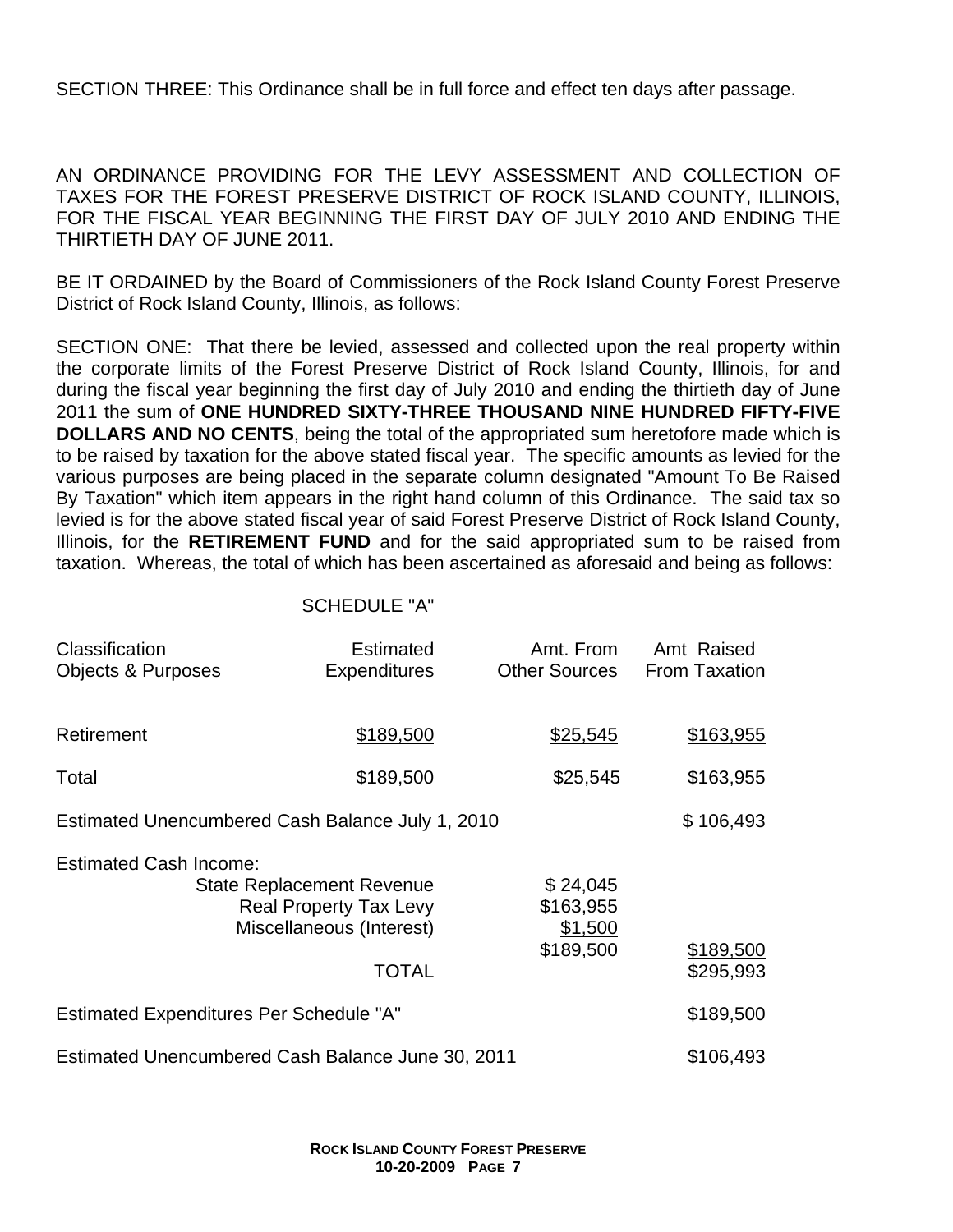2009 Taxes Hereby Levied \$163,955

SECTION TWO: That forthwith upon passage and approval of this Ordinance, a copy thereof, properly certified by the Secretary as to its passage, approval and recordation, shall be by said Secretary filed in the office of the County Clerk of the County of Rock Island, Illinois.

SECTION THREE: This Ordinance shall be in full force and effect ten days after passage.

AN ORDINANCE PROVIDING FOR THE LEVY ASSESSMENT AND COLLECTION OF TAXES FOR THE FOREST PRESERVE DISTRICT OF ROCK ISLAND COUNTY, ILLINOIS, FOR THE FISCAL YEAR BEGINNING THE FIRST DAY OF JULY 2010 AND ENDING THE THIRTIETH DAY OF JUNE 2011.

BE IT ORDAINED by the Board of Commissioners of the Rock Island County Forest Preserve District of Rock Island County, Illinois, as follows:

SECTION ONE: That there be levied, assessed and collected upon the real property within the corporate limits of the Forest Preserve District of Rock Island County, Illinois, for and during the fiscal year beginning the first day of July 2010 and ending the thirtieth day of June 2011 the sum of **TWENTY-FOUR THOUSAND ONE HUNDRED DOLLARS AND NO CENTS**, being the total of the appropriated sum heretofore made which is to be raised by taxation for the above stated fiscal year. The specific amounts as levied for the various purposes are being placed in the separate column designated "Amount To Be Raised By Taxation" which item appears in the right hand column of this Ordinance. The said tax so levied is for the above stated fiscal year of said Forest Preserve District of Rock Island County, Illinois, for the **LIABILITY INSURANCE FUND** and for the said appropriated sum to be raised from taxation. Whereas, the total of which has been ascertained as aforesaid and being as follows:

| Classification<br><b>Objects &amp; Purposes</b>  | <b>Estimated</b><br><b>Expenditures</b>                   | Amt. From<br><b>Other Sources</b> | Amt Raised<br><b>From Taxation</b> |
|--------------------------------------------------|-----------------------------------------------------------|-----------------------------------|------------------------------------|
| <b>Liability Insurance</b>                       | \$26,000                                                  | \$1,900                           | \$24,100                           |
| Total                                            | \$26,000                                                  | \$1,900                           | \$24,100                           |
| Estimated Unencumbered Cash Balance July 1, 2010 |                                                           |                                   | \$21,720                           |
| <b>Estimated Cash Income:</b>                    | <b>Real Property Tax Levy</b><br>Miscellaneous (Interest) | \$24,100<br>\$1,900<br>\$26,000   | \$26,000                           |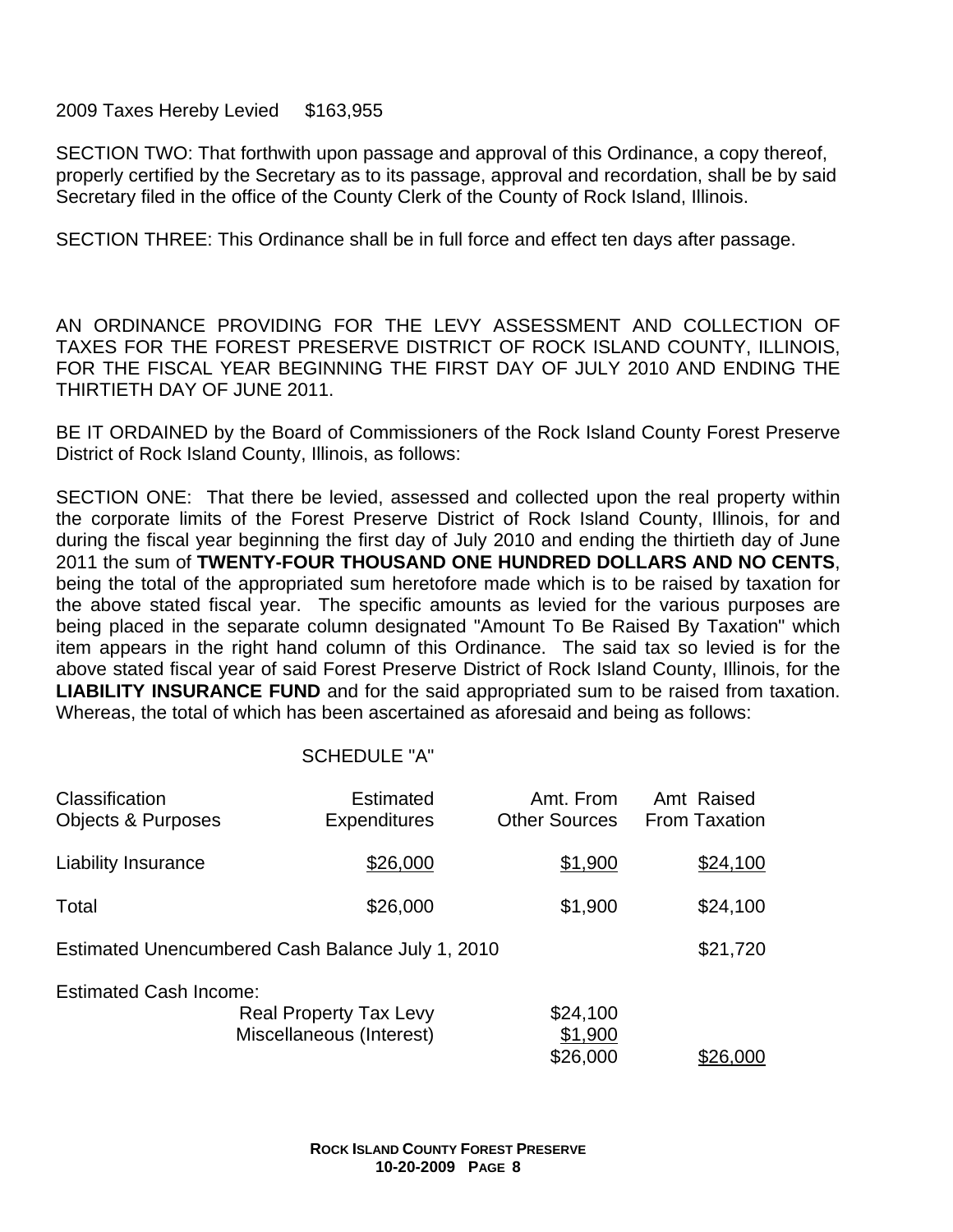| TOTAL                                             | \$47,720 |
|---------------------------------------------------|----------|
| <b>Estimated Expenditures Per Schedule "A"</b>    | \$26,000 |
| Estimated Unencumbered Cash Balance June 30, 2011 | \$21,720 |

2009 Taxes Hereby Levied \$24,100

SECTION TWO: That forthwith upon passage and approval of this Ordinance, a copy thereof, properly certified by the Secretary as to its passage, approval and recordation, shall be by said Secretary filed in the office of the County Clerk of the County of Rock Island, Illinois.

SECTION THREE: This Ordinance shall be in full force and effect ten days after passage.

AN ORDINANCE PROVIDING FOR THE LEVY ASSESSMENT AND COLLECTION OF TAXES FOR THE FOREST PRESERVE DISTRICT OF ROCK ISLAND COUNTY, ILLINOIS, FOR THE FISCAL YEAR BEGINNING THE FIRST DAY OF JULY 2010 AND ENDING THE THIRTIETH DAY OF JUNE 2011.

BE IT ORDAINED by the Board of Commissioners of the Rock Island County Forest Preserve District of Rock Island County, Illinois, as follows:

SECTION ONE: That there be levied, assessed and collected upon the real property within the corporate limits of the Forest Preserve District of Rock Island County, Illinois, for and during the fiscal year beginning the first day of July 2010 and ending the thirtieth day of June 2011 the sum of **ONE HUNDRED TWENTY-SEVEN THOUSAND FIVE HUNDRED DOLLARS AND NO CENTS**, being the total of the appropriated sum heretofore made which is to be raised by taxation for the above stated fiscal year. The specific amounts as levied for the various purposes are being placed in the separate column designated "Amount To Be Raised By Taxation" which item appears in the right hand column of this Ordinance. The said tax so levied is for the above stated fiscal year of said Forest Preserve District of Rock Island County, Illinois, for the **FISSA FUND** and for the said appropriated sum to be raised from taxation. Whereas, the total of which has been ascertained as aforesaid and being as follows:

| Classification<br><b>Objects &amp; Purposes</b>  | <b>Estimated</b><br><b>Expenditures</b> | Amt. From<br><b>Other Sources</b> | Amt Raised<br><b>From Taxation</b> |
|--------------------------------------------------|-----------------------------------------|-----------------------------------|------------------------------------|
| <b>FISSA</b>                                     | \$128,500                               | \$1,000                           | \$127,500                          |
| <b>Total Appropriations</b>                      | \$128,500                               | \$1,000                           | \$127,500                          |
| Estimated Unencumbered Cash Balance July 1, 2010 |                                         |                                   | \$53,887                           |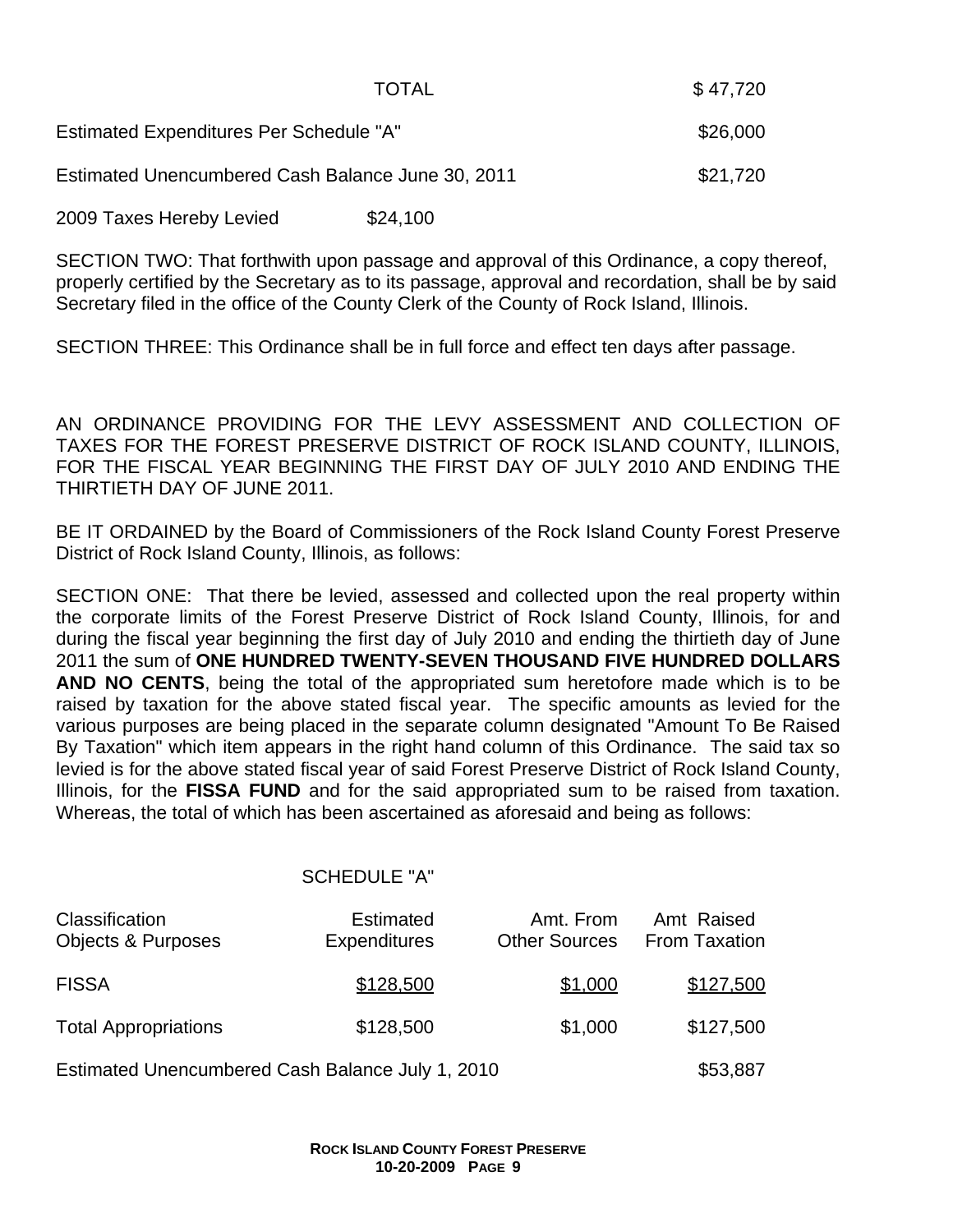Estimated Cash Income:

| <b>Real Property Tax Levy</b><br>Miscellaneous (Interest) | \$127,500<br>\$1,000 |                        |
|-----------------------------------------------------------|----------------------|------------------------|
| <b>TOTAL</b>                                              | \$128,500            | \$128,500<br>\$182,387 |
| <b>Estimated Expenditures Per Schedule "A"</b>            |                      | \$128,500              |
| Estimated Unencumbered Cash Balance June 30, 2011         |                      | \$53,887               |

2009 Taxes Hereby Levied \$127,500

SECTION TWO: That forthwith upon passage and approval of this Ordinance, a copy thereof, properly certified by the Secretary as to its passage, approval and recordation, shall be by said Secretary filed in the office of the County Clerk of the County of Rock Island, Illinois.

SECTION THREE: This Ordinance shall be in full force and effect ten days after passage.

A roll call vote was taken.

Kinney, Fuhr, Moreno, Wonderlich, Bohnsack, Dueysen, Loftin, Morthland, Freeman, Ballard, Harmon, Brandmeyer, Schultz, Mohr-Wright, Armstrong, Rockwell, Banaszek, Malvik, Maranda, Mayberry

# **TOTAL YES 20**

### **No One Voted No.**

Motion carried.

9. Commissioner Davies moved to retain Estes Construction for management services for construction projects at Niabi Zoo; which include elephant yard expansion, new ticket office & new restroom building with Estes receiving five percent (5%) of total construction costs. Commissioner Bohnsack seconded.

A roll call vote was taken.

Kinney, Fuhr, Moreno, Jacobs, Wonderlich, Bohnsack, Dueysen, Loftin, Freeman, Ballard, Harmon, Brandmeyer, Meersman, Schultz, Mohr-Wright, Armstrong, Rockwell, Banaszek, Malvik, Sweat, Mayberry **TOTAL YES 21** 

# **No One Voted No.**

Motion carried.